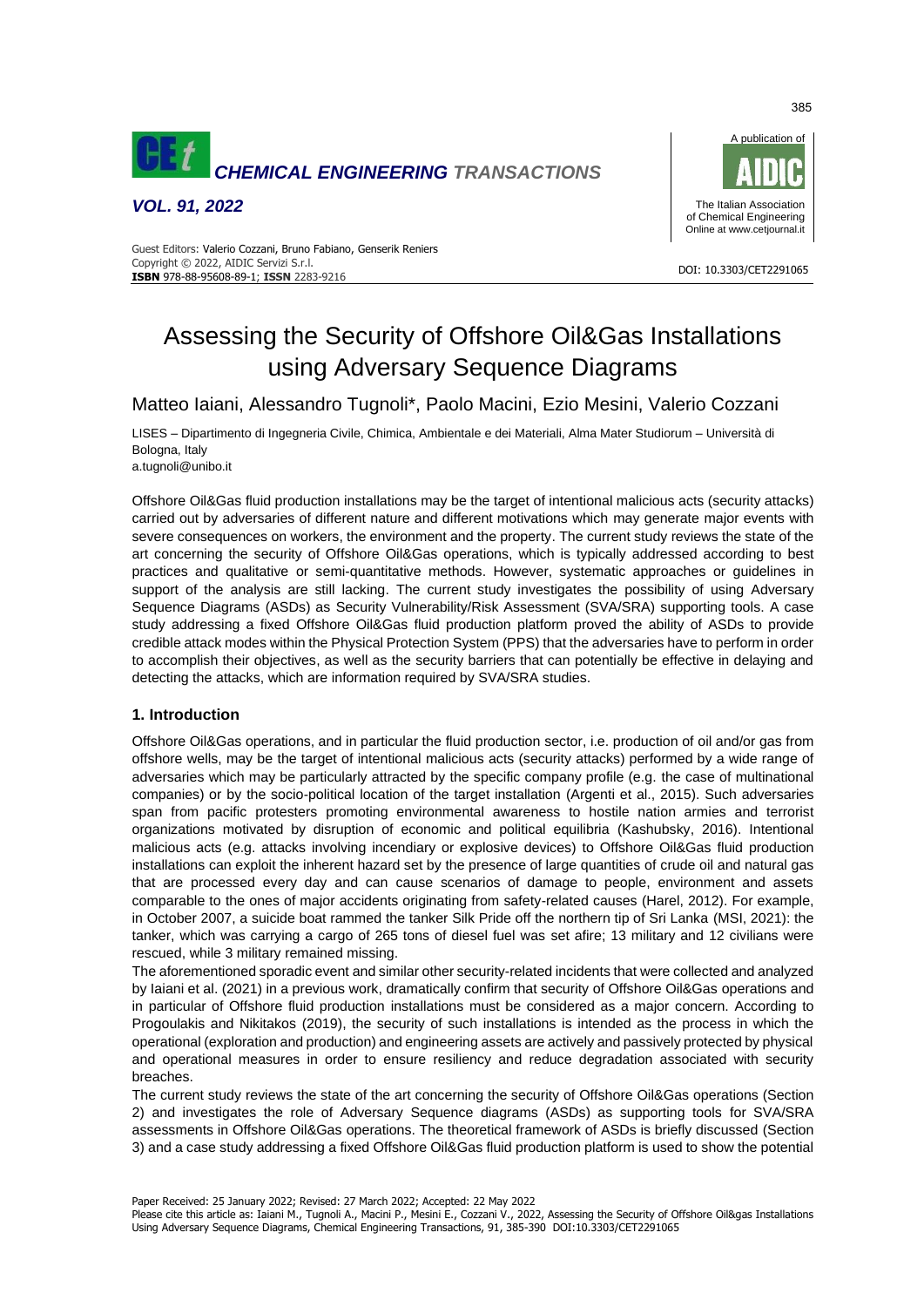use of ASDs in providing the information required in SVA/SRA assessments in Offshore Oil&Gas operations (Section 4).

## **2. Security management framework for Offshore Oil&Gas operations**

The European and American scenarios regarding the security of Offshore Oil&Gas operations (including the Offshore Oil&Gas fluid production sector) are quite different, similarly to what happens in the safety context (Mannan, 2012). In the United States the issue is covered by three institutions: the Department of Homeland Security (DHS), the US Coast Guard (USCG), and the Department of Energy (DOE). In particular in 2002, the DHS promulgated the Maritime Transportation and Security Act of 2002, which required vessels and port facilities to conduct SVA and to develop security plans such as passenger, vehicle and baggage screening procedures, security patrols, personnel identification procedures, access control measures, etc. Later, the USCG enforced legislation requirements for security of Offshore Oil&Gas assets through the Navigation and Vessel Inspection Circular n. 03 03 (2009) and n. 05 03 (2003). Both NVICs cover the required submittal of security related documentation (plan, assessments, etc.) to ensure compliance to the Maritime Transportation and Security Act of 2002. Within the DHS, the Transportation Security Administration (TSA) is among other tasks charged with the security of transportation of hazardous materials by any mode, including water (e.g. vessels) and pipelines.

The American Petroleum Institute (API) published two Recommended Practices (RPs) specific for the Offshore Oil&Gas sector, the API RP 70 ("Security for Offshore Oil and Natural Gas Operation") (API, 2010) and the API RP 70I ("Security for Worldwide Offshore Oil and Natural Gas Operations") (API, 2012) which fall under the framework of Security Vulnerability Assessment (SVA) and Security Risk Assessment (SRA) methodologies, i.e. qualitative / semi-quantitative methods aimed at determine if existing security measures (security barriers) present in the Physical Protection System (PPS) are adequate or need improvement (Matteini et al., 2019).

In Canada, the security of Offshore Oil&Gas operations is administered by the Marine Transportation Security Act (MTSA) (1994) and its Marine Transportation Security Regulations (MTSRs) (2004), whose enforcement is guaranteed by Transport Canada (TC), the main government body authorized to regulate security at offshore facilities such as oil and gas drilling platforms. MTSRs provide a framework to detect security threats and take measures to prevent security incidents that could affect marine vessels and their facilities. The MTSRs apply Canadian and foreign-flagged vessels as well as marine facilities and port authorities and take a risk-based approach in enhancing security by ensuring that submitted marine facility and vessel security plans address risks identified within their SVA/SRA assessments (e.g. API RP 70 and API RP 70I).

The European Union (EU) covers the subject of security of Oil&Gas assets through the concept of Critical Infrastructure Protection (CIP). The EU Directive 2008/114/EC on the identification and designation of European critical infrastructures and the assessment of the need to improve their protection, classifies Oil&Gas fluid production facilities as European Critical Infrastructure (ECI); nevertheless, it does not cover Oil&Gas exploration facilities. In addition to the aforementioned directive, the European Union published the EU Directive 2013/30/EU which focuses on the safety of Offshore Oil&Gas operations: however, despite it does not address directly security aspects, it covers the safety and environmental implications of the aftermath of an accident that may have resulted due to a security breach.

Moreover in Europe, the specific field of cybersecurity (i.e. security against cyber-attacks) is object of the NIS Directive (EU 2016/1148) which requires the development of national cybersecurity capabilities and increased EU-level cooperation in protecting essential services (Oil&Gas fluid production is included) and digital services. Particularly in Norway, the Norwegian Oil and Gas Operations Committee, the Norwegian Oil and Gas Security network, and the HSE Managers Forum, have developed the Recommended Guideline 091 (2015) with the aim of securing the oil and gas supply chain by initiating measures to prevent unauthorized materials and personnel reaching the installations. Similarly, the cybersecurity issues in Oil&Gas operations are covered by the other two Recommended Guidelines, i.e. the 104 (2009) and the 110 (2009).

Generally speaking, the best practices and methodologies for the security assessment of Oil&Gas operations cited above do not provide any practical method that can help authorities and practitioner to conduct the analysis, only occasionally some guide lists are reported. For example, despite the SVA approach proposed by API RP 70 and API RP 70I (see flowchart in Figure 1a) require the identification of all possible adversaries and attack modes (Step 1 in Figure 1a), of the physical scenarios triggered by such attacks and their consequences on people, the environment and the physical assets (Step 2 in Figure 1a), of the vulnerabilities of the PPS that can be exploited by the adversaries to perform the attacks (Step 3 in Figure 1a), and of the mitigation strategies to implement (Step 4 in Figure 1a), they do not address the methodological framework to systematically perform such assessment. Therefore in this panorama, the current study is aimed at filling the outlined gap by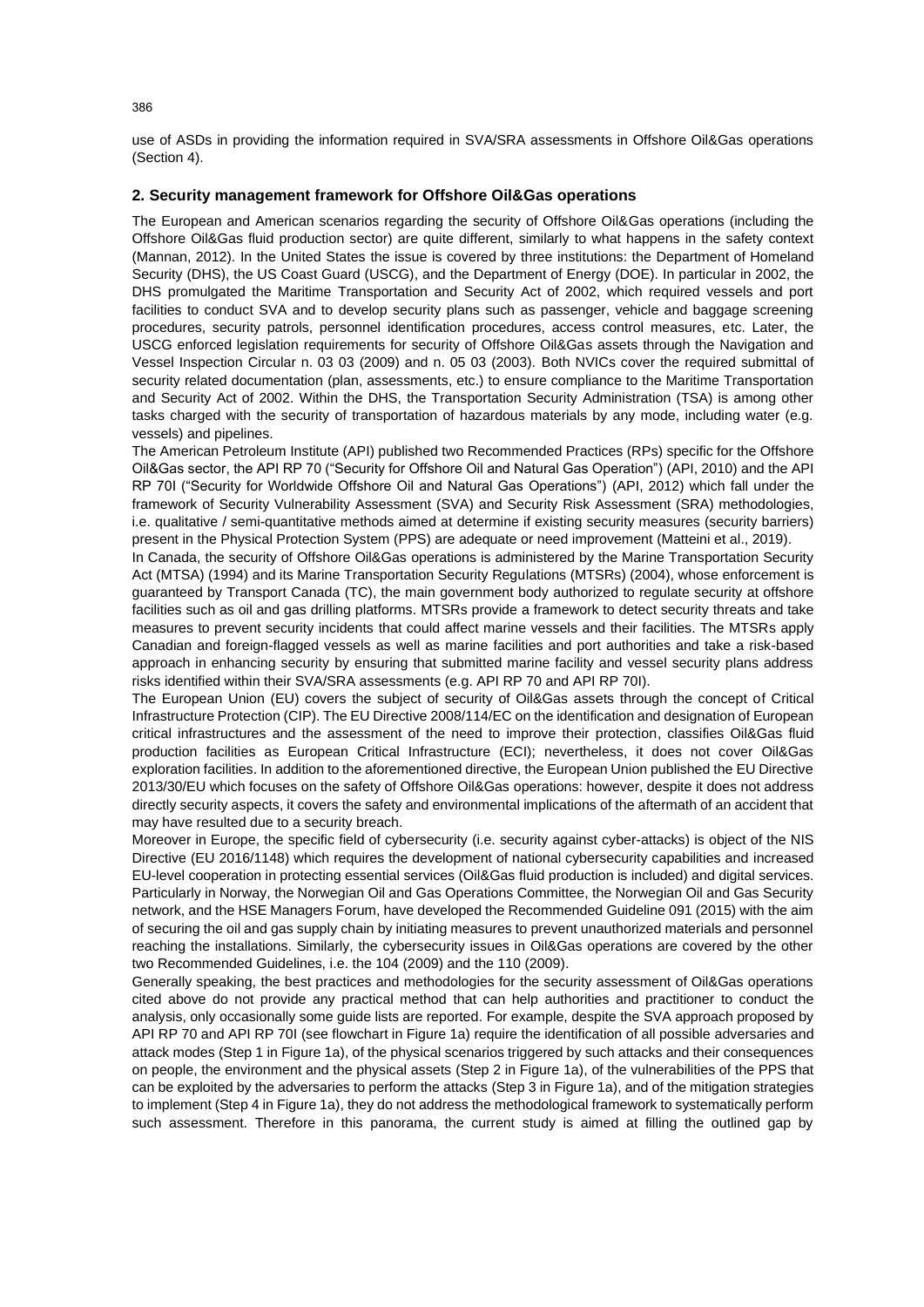

*Figure 1: (a) Flowchart of SVA proposed by API RP 70 and API RP 70I; (b) ASD concept.*

investigating the role of Adversary Sequence Diagrams (ASDs) in supporting available SVA/SRA studies for the assessment of Offshore Oil&Gas operations assets such as the SVA proposed by API RP 70 and API RP 70I (see Figure 1a). In fact, while the use of ASDs is well consolidated in the security assessment of nuclear power plants and of onshore chemical and process plants (e.g. see VAM-CF methodology (Jaeger, 2002)), no available studies were found in the literature addressing the use of ASDs in the assessment of Offshore Oil&Gas operations.

## **3. Adversary Sequence Diagram (ASD): theoretical framework**

Adversaries accomplish their objective by moving along a path through a facility (an Offshore Oil&Gas fluid production facility in the current study) and defeating elements of the Physical Protection System (PPS) encountered along the path (ZOU et al., 2021). The Adversary Sequence Diagram (ASD) is a graphic representation that is used to help evaluate the effectiveness of the PPS at a facility (see the generic ASD shown in Figure 1b). It identifies the paths which adversaries can follow to accomplish sabotage or theft.

The ASD models a PPS by identifying the path elements (PEs) which compose protection layers between adjacent physical areas (see Figure 1b). Each protection layer consists of a number of path elements (see Figure 1b) which are the basic building blocks of a PPS such as personnel and vehicle gateways, emergency exits, shipping/receiving doorways, etc. Path segments (see Figure 1b) model the entries and the exits between physical areas through the PEs.

The basic concept for an ASD is shown in Figure 1b: an adversary attempts to defeat a path element in each protection layer as he/she moves along a path through the facility to the target. Clearly, in a typical facility, there are usually hundreds of alternative paths an adversary might take to reach a target, and further, each path can be traveled in many ways using force, deceit, or stealth tactics to defeat the various detection and delay components located along a path. Thus, each path consists of a specific set of adversary actions that, if accomplished, will result in the achievement of the adversary objective.

In order to create a site-specific ASD, three main steps have to be followed: i) modeling the facility by separating it into adjacent physical areas separated by a protection layer controlling movement between areas; ii) defining path elements that make up the protection layers between the adjacent areas; iii) assign probability of detection  $(p<sub>D</sub>)$  and delay time  $(t<sub>D</sub>)$  for each path element and each physical area.

In the current study, the possibility of modelling an Offshore Oil&Gas fluid production platform using the ASD concept shown in Figure 1b and discussed above is demonstrated through a case study (see Section 4): however, the definition of a systematic approach based on ASDs and ASD quantification with probability of detections and delay times is out of the scope and it will be part of future developments.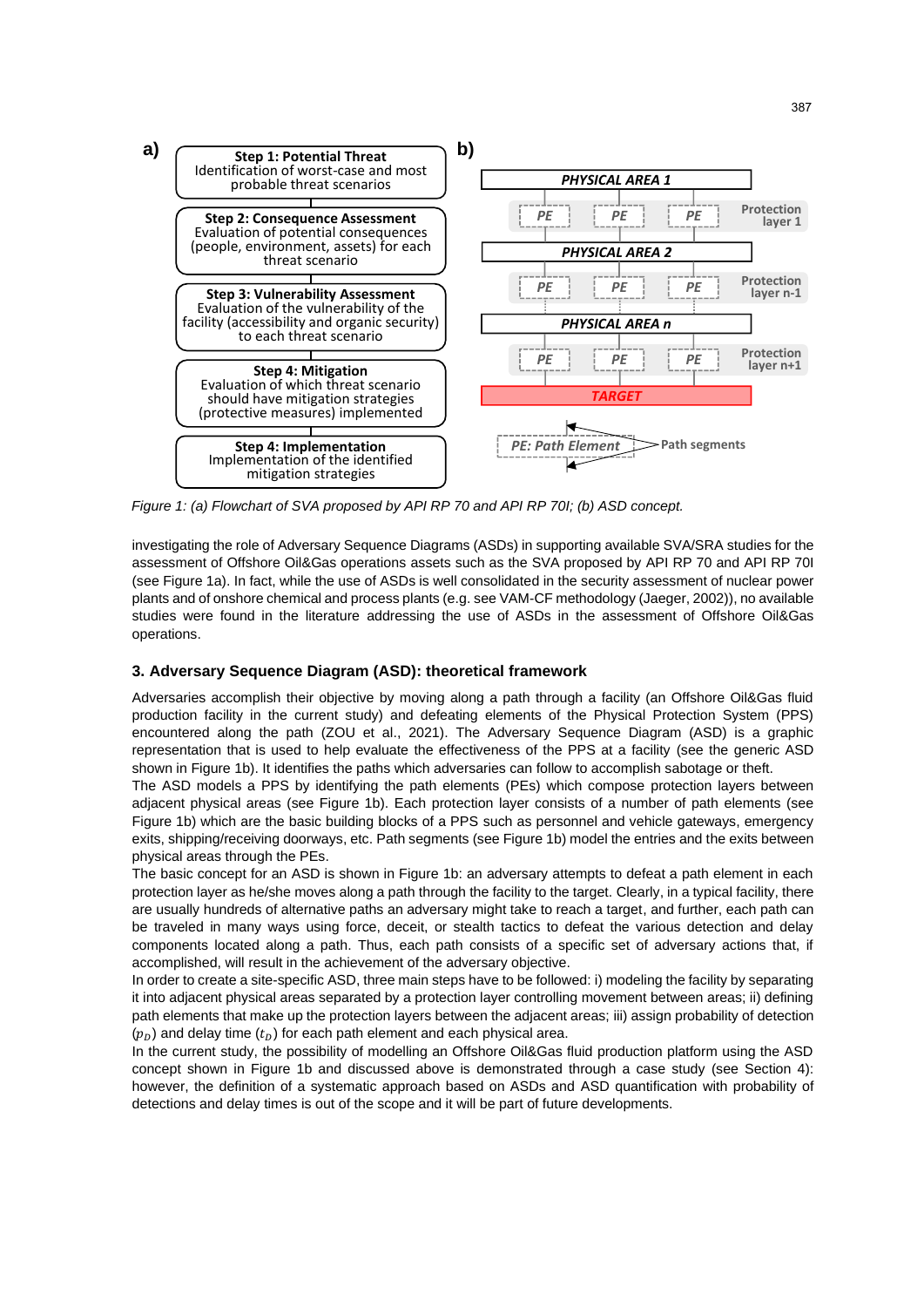

*Figure 2: (a) Simplified scheme of the physical areas surrounding the platform; (b) Site-specific ASD displaying physical paths P1 and P2.*

# **4. Case study**

A fixed Offshore Oil&Gas fluid production platform anchored directly to the seabed with jacket is considered in the case study. The platform (see Figure 2a) is surrounded by a protected area (PA, radius of 500 m) where free traffic is not allowed, by a monitored area (MA, radius of 8 nmi) that is the largest area to be monitored by a long-range radar present in the platform, and finally by the shoreline (S) which extends to the coast. Access to the landing deck (LD) of the platform (equipped with a short-range closed-circuit television system, CCTV) is guaranteed by a docking point where ships can moor and personnel can move upstairs.

The site-specific ASD developed from the layout described above is shown in Figure 2b: the physical areas, the path elements, and the target (i.e. services, process equipment and the control room in the platform) are linked according to the ASD concept shown in Figure 1b and discussed in Section 3: as already stated, no quantification of the ASD components is provided as it is out of the scope of the current study.

The analysis of the ASD allowed to identify two main paths (called P1 and P2) that can be followed by an adversary in order to damage the target located at the platform, all shown using colored segments in Figure 2b and all described in Table 1 which also reports the security barriers which are effective in delaying (DE) and/or detecting (DT) the adversaries for each path.

In particular, given the great distance from the coast to the location of the platform (12 nmi, i.e. about 22,2 km), each of the two identified paths is considered in part (P1) or entirely (P2) carried out by the use of boat.

In path P1 (see Table 1 and Figure 2b) an adversary is expected to reach the protected area by boat and then to continue swimming until he/she reaches the landing deck of the platform: there, once arrived at the target location, he/she carries out the actual attack. The latter may consist in the detonation of explosive devices (e.g. Ammonium Nitrate (AN) – Fuel Oil (ANFO) mixtures or Triacetone Triperoxide Peroxyacetone (TATP)) or in deliberate interferences without the use of tools (e.g. closing/opening of manual valves) or using them (e.g. ramming equipment and/or instrumentation). The duration of the path in water depends on the boat speed (from the coast to the protected area) and on the adversary ability to swim (from protected area to the landing deck), while the duration of the path on the platform depends on the location of the target (inside a closed area such as the control room, or outside; platform level to be reached, etc.) and on the type of attack. Adversary detection is given in water by the long-range radar system (up to the monitored area, see Figure 2a), and on the platform by the Closed-Circuit Television system (CCTV), also known as video surveillance, and by operators at work that may notice something abnormal.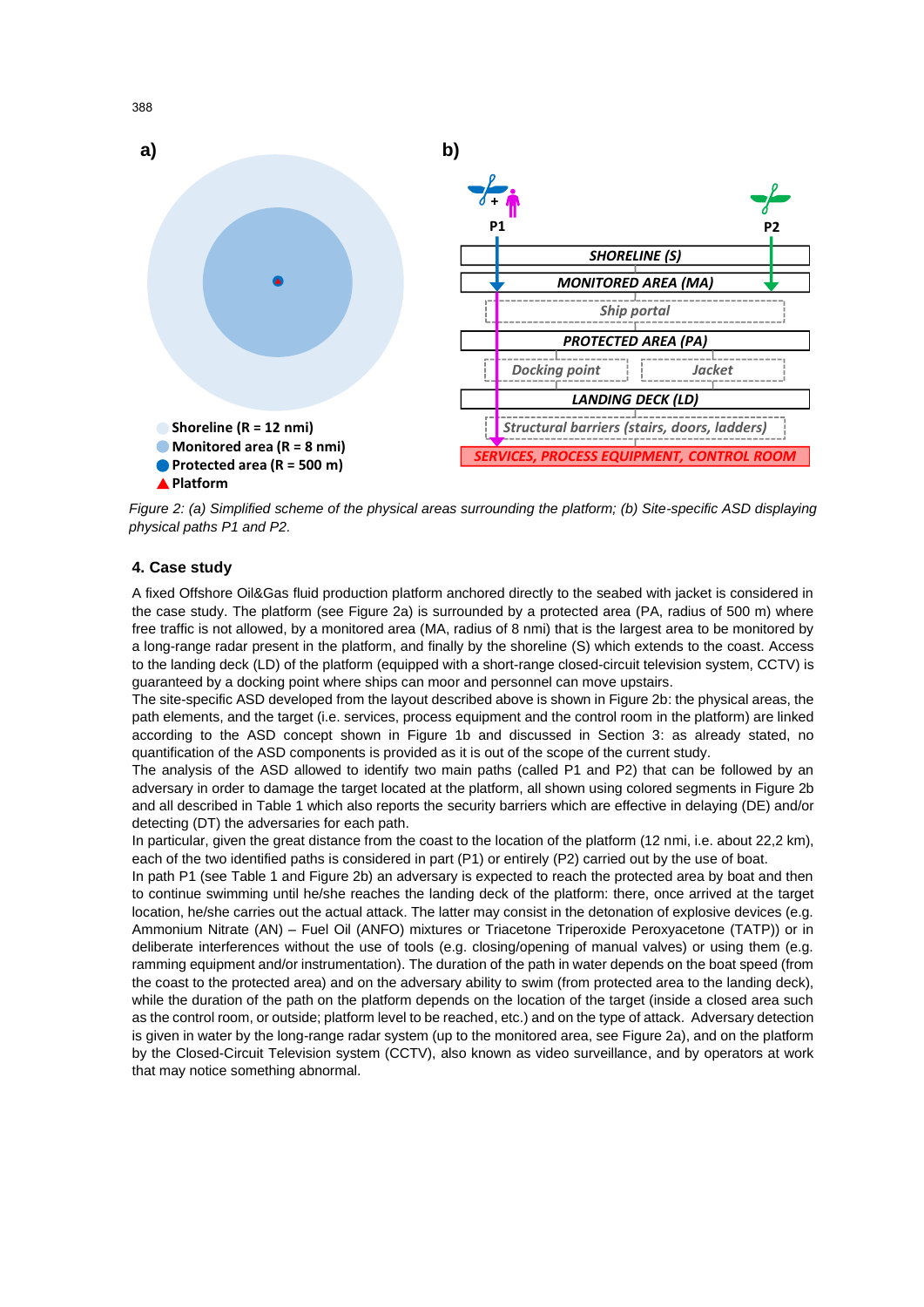*Table 1: Description of paths P1 and P2 identified from the ASD shown in Figure 2b.*

| Path           | Sequence of actions                                                                                                                                                                                                                                              | Detection (DT) elements | Delay (DE) elements                                                                                 |
|----------------|------------------------------------------------------------------------------------------------------------------------------------------------------------------------------------------------------------------------------------------------------------------|-------------------------|-----------------------------------------------------------------------------------------------------|
| P <sub>1</sub> | A.1 Adversary crosses shoreline (S) by None<br>boat                                                                                                                                                                                                              |                         | Distance from coast to MA                                                                           |
|                | A.2 Adversary crosses monitored area Long-range radar located on Distance from MA to PA<br>(MA) by boat                                                                                                                                                          | platform                |                                                                                                     |
|                | A.3 Adversary crosses protected area Long-range radar located on Distance from PA to platform<br>(PA) by swimming and reaches the platform<br>platform                                                                                                           |                         |                                                                                                     |
|                | A.4 Adversary climbs onto the landing Short-range CCTV system on Docking point on LD<br>deck (LD) through the docking point platform                                                                                                                             |                         |                                                                                                     |
|                | A.5 Adversary reaches the target on Short-range CCTV system on Structural elements (ladders,<br>platform and performs the attack platform, operators at work<br>(detonation of explosive device,<br>deliberate interference with or<br>without the use of tools) |                         | stairs, doors), time required<br>to plant an explosive device<br>or to open/close manual<br>valves. |
| P <sub>2</sub> | A.1 Adversary crosses shoreline (S) by None<br>boat                                                                                                                                                                                                              |                         | Distance from coast to MA                                                                           |
|                | A.2 Adversary crosses monitored area Long-range radar located on Distance from MA to PA,<br>(MA) by boat and performs the platform<br>attack (detonation of large quantity<br>of explosive material present on<br>boat – WBIED)                                  |                         | time required to reach a<br>safe-zone (in case of non-<br>suicide attack)                           |

In path P2 (see Table 1 and Figure 2b) an adversary is expected to reach the protected area by boat and then to perform the attack which consists in the detonation of a large amount of explosive material (e.g. ANFO mixtures or TATP) contained inside the boat (Water-Borne Improvised Explosive Device – WBIED), sufficient to generate an overpressure capable of damaging the platform. Therefore, the long-range radar is the only detection element present along the path (CCTV is ineffective since attackers do not access the platform), while as for path P1, delay is due to the distance that adversaries have to cover in water (from the coast to the protected area) with additional delay time in case the boat is not driven remotely and the attack is not suicidal (in this case the attackers must reach a safe zone before detonation). Generally speaking, the prevention from this type of attack is very challenging since WBIED have to be destroyed or diverted over very long distances, making P2 a very critical path.

Overall, the site-specific ASD that was developed for the Offshore Oil&Gas fluid production platform considered in the case study (see Figure 2) has been proven to be a very useful and practical tool to easily identify and model a credible set of attack modes and the corresponding sequences of actions within the PPS that the adversaries have to perform in order to accomplish their objectives (i.e. the identified physical paths), as well as to identify the security barriers that can potentially be effective in delaying and detecting the adversaries. For this reason, given the discussion in Section 2, this information can support Step 1 ("Potential Threat") and Step 3 ("Vulnerability Assessment) of the SVA approach proposed by API RP 70 and API RP 70I (see Figure 1a). Therefore, the results obtained in the current study pave the way for future developments that will be devoted to the definition of a systematic quantitative ASD-based approach to be integrated in SVA/SRA studies of Offshore Oil&Gas fluid production facilities in order to practically support the application of such assessments as regards the characterization of the attacks, the evaluation of effectiveness of security barriers, and the estimation of the probability of success of an attack. However, it is important to underline that given the different core mechanism of cyber-attacks (strongly dependent on the design of the Basic Process Control System (BPCS) and the Safety Instrumented System (SIS)) compared to the one of physical attacks, ASDs are not deemed to be perfectly suitable for the identification of the cyber-related paths and thus cyber-attacks will be not addressed in future developments concerning ASDs. Dedicated approaches for cyber-risk and path identification can be found in Iaiani et al. (2021b) and Iaiani et al. (2021c).